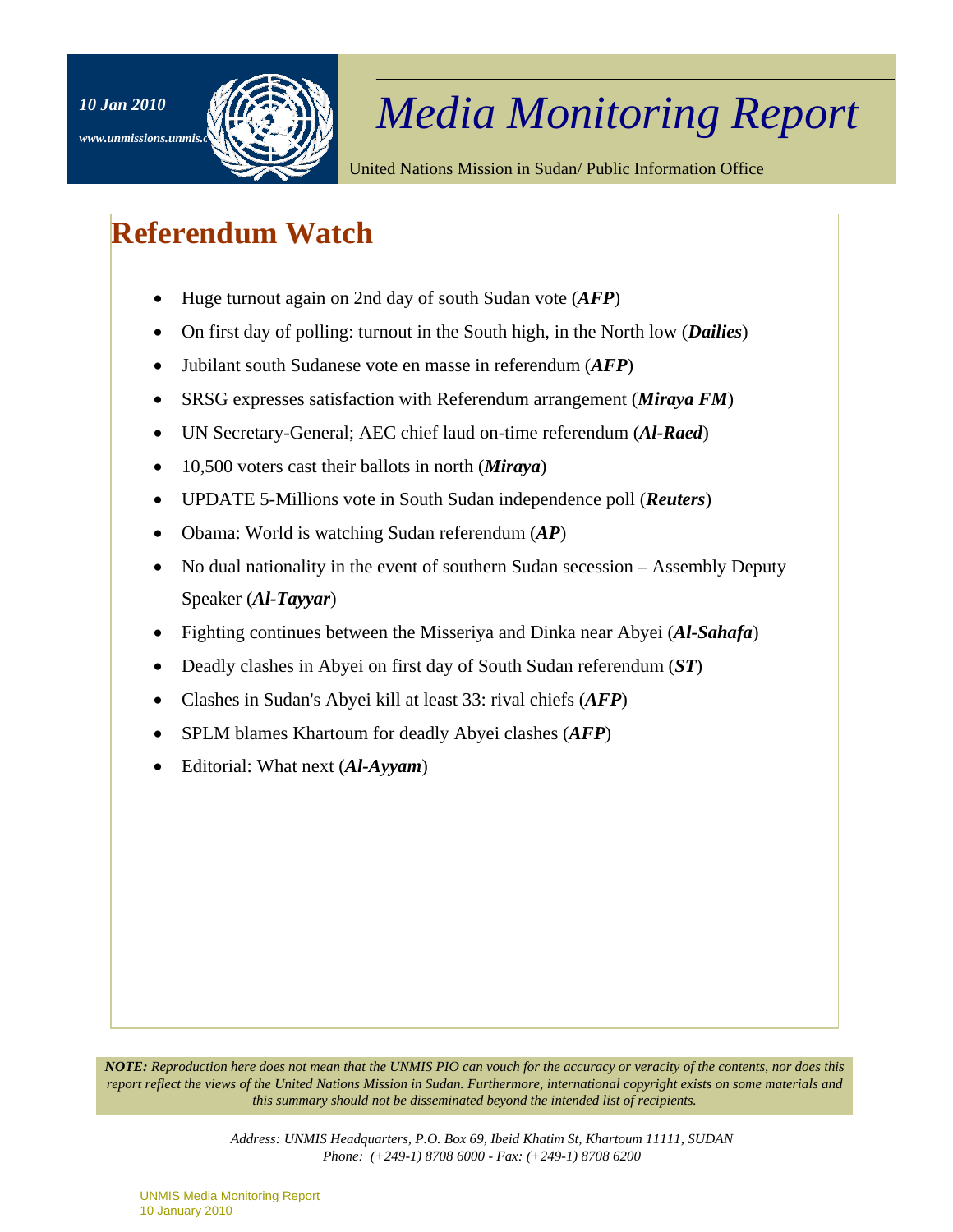# **Highlights**

#### **Huge turnout again on 2nd day of south Sudan vote**

*AFP* 10/1/11 - Thousands of south Sudanese poured out to vote for a second straight day in a landmark independence referendum on Monday, bringing the region a step closer to becoming the world's newest state.

Repeating the jubilant scenes witnessed on Sunday, huge queues formed outside polling stations in regional capital Juba from long before dawn as voters seized their chance to have their say on whether to split Africa's largest nation and put the seal on five decades of north-south conflict.

The scale of the turnout on the second of the seven days of polling brings the south a big step closer to the 60 percent threshold set by a 2005 peace deal between north and south for the referendum to be valid.

"I was born in 1955 as the first war started," said Lometa Hassan after he cast his vote in Juba, referring to a mutiny by southern troops over Britain's decision to give Sudan independence as a single country the following year.

"We have had just 10 years of peace in my entire life," he added, referring to the brief lull between civil wars from 1972 to 1983.

Like many people, Hassan had come very early to vote on Monday after being deterred by the thousands already waiting long before polls opened at 8:00 am (0500 GMT) on Sunday.

"I came here at 5:00 am because yesterday I tried, I came at 7:00 am and I found the whole place filled up," he said.

James Khor Chol, 28, took even more drastic action. "I came at 2:00 am. Today I was the first to vote," he said proudly.

Like many in this mainly Christian region, Chol had gone to church on Sunday before going to the polling station where he was overwhelmed by the queues.

Many were wearing their Sunday best again on Monday as they cast their vote on whether to break away from the mainly Arab Muslim north.

After standing solemnly in sex-segregated lines for hours to perform what for many was a patriotic duty, voters took turns to dip their finger in indelible ink and put their ballot in the box. The women ululated after each one.

Southern leaders had urged voters to turn out en masse but the size of the crowds on the first day suprised the referendum organisers.

After initially being effusive about the scenes outside polling stations, Chan Reec, the organising

**Page 2 of 12**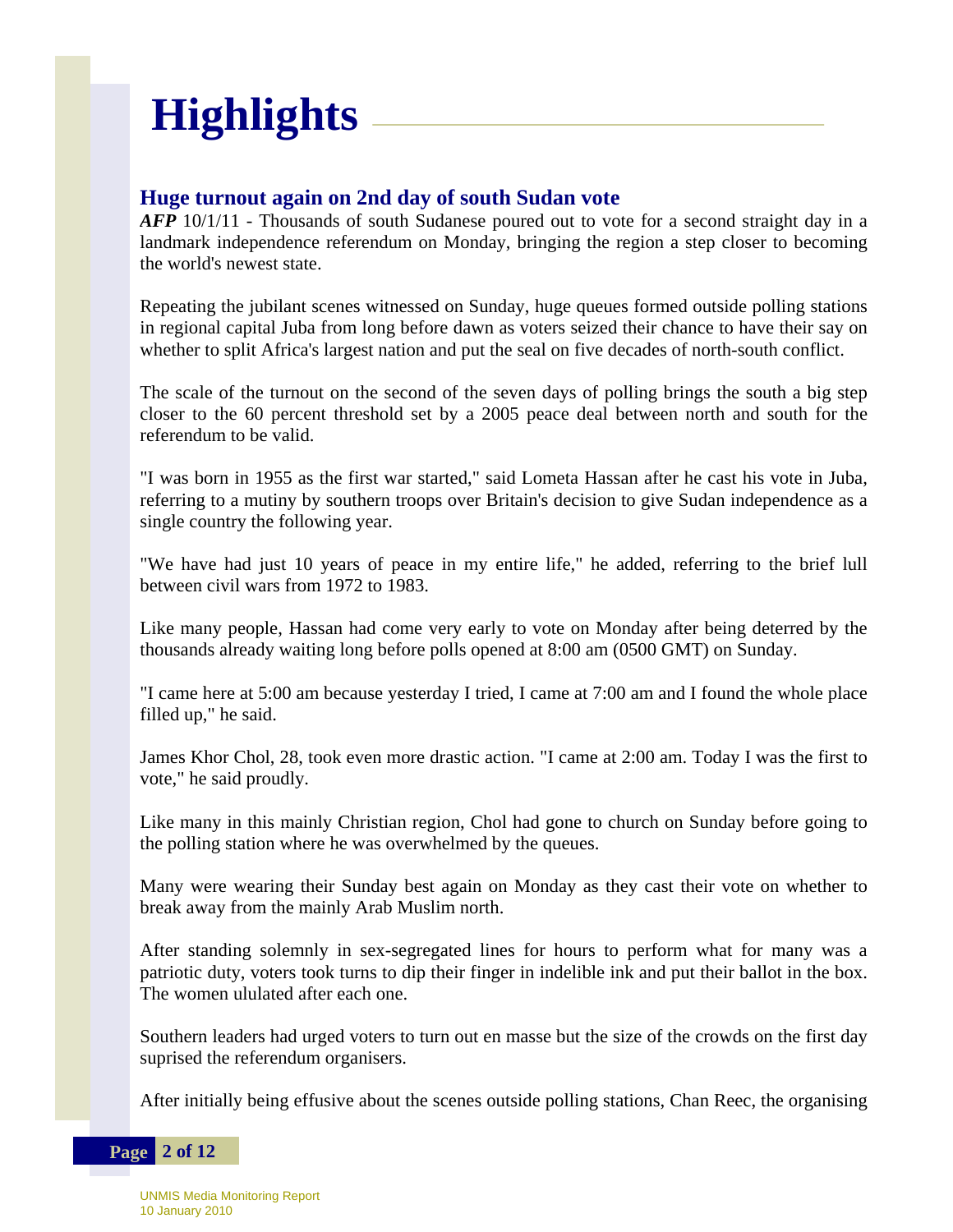commission's number two, later appealed for more consideration to be shown to women with children and the elderly.

Polls had been scheduled to close at 5:00 pm (1400 GMT) on Sunday, but many polling stations visited by AFP in Juba stayed open for another two hours or more to deal with the huge backlog of eager voters.

"This is the historic moment the people of south Sudan have been waiting for," Kiir said, holding up his hand to reporters to show the indelible ink that demonstrated he had voted.

US envoys Scott Gration and John Kerry as well as Hollywood star George Clooney watched as Kiir cast his ballot.

#### **On first day of polling: turnout in the South high, in the North low**

*Local dailies* 10/1/11 – polling on self-determination for southern Sudan kicked off yesterday across the country in a peaceful atmosphere, with long queues of voters seen in the South waiting to cast their votes.

The turnout of voters in the South was huge but in Khartoum it was low on the first day of voting, according to *Al-Ahram Al-Youm* 10/1/11.

SSRC Chair Mohamed Ibrahim Khalil, who toured polling centres yesterday, directed that voting hours should be extended until 6:00 pm instead of 5:00 pm. He described voting on the first day as successful, adding that in the south polling exceeded expectations.

Khartoum state police Director Gen. Mohamed Al-Hafiz Hassan has confirmed the stability of security situation during the first day of the referendum, saying the process went off peacefully and no referendum-related incident was reported to the police on the first day.

"The Sudanese people are conducting the process in a civilized manner," Fathi Shilla, NCP information official told reporters after a meeting held by his party yesterday to assess the vote on the first day, according to *Al-Ahdath*.

In South Darfur a wave of chilly and dusty weather prevented voters from heading for polling centres to cast their votes although they have been opened on time.

In a related development, *Al-Ahdath* 10/1/11 reports that around 100 pro-separation northerners who are supporters of the Just Peace Forum gathered yesterday in front of SPLA HQs in Khartoum to celebrate the start of the referendum. They slaughtered a white cow near the SPLM office to express their joy over what they described as the true beginning of Sudan's independence. They also called for the departure of the SPLM from the North and demanded application of Islamic Sharia in the North.

#### **Jubilant south Sudanese vote en masse in referendum**

*AFP* 9/1/11 - Men grinning and waving, women singing and dancing, south Sudanese dressed in their finest queued by the thousand Sunday to vote in a landmark referendum expected to create the world's newest state.

They had begun forming up in orderly sex-segregated lines from soon after midnight, eager to be

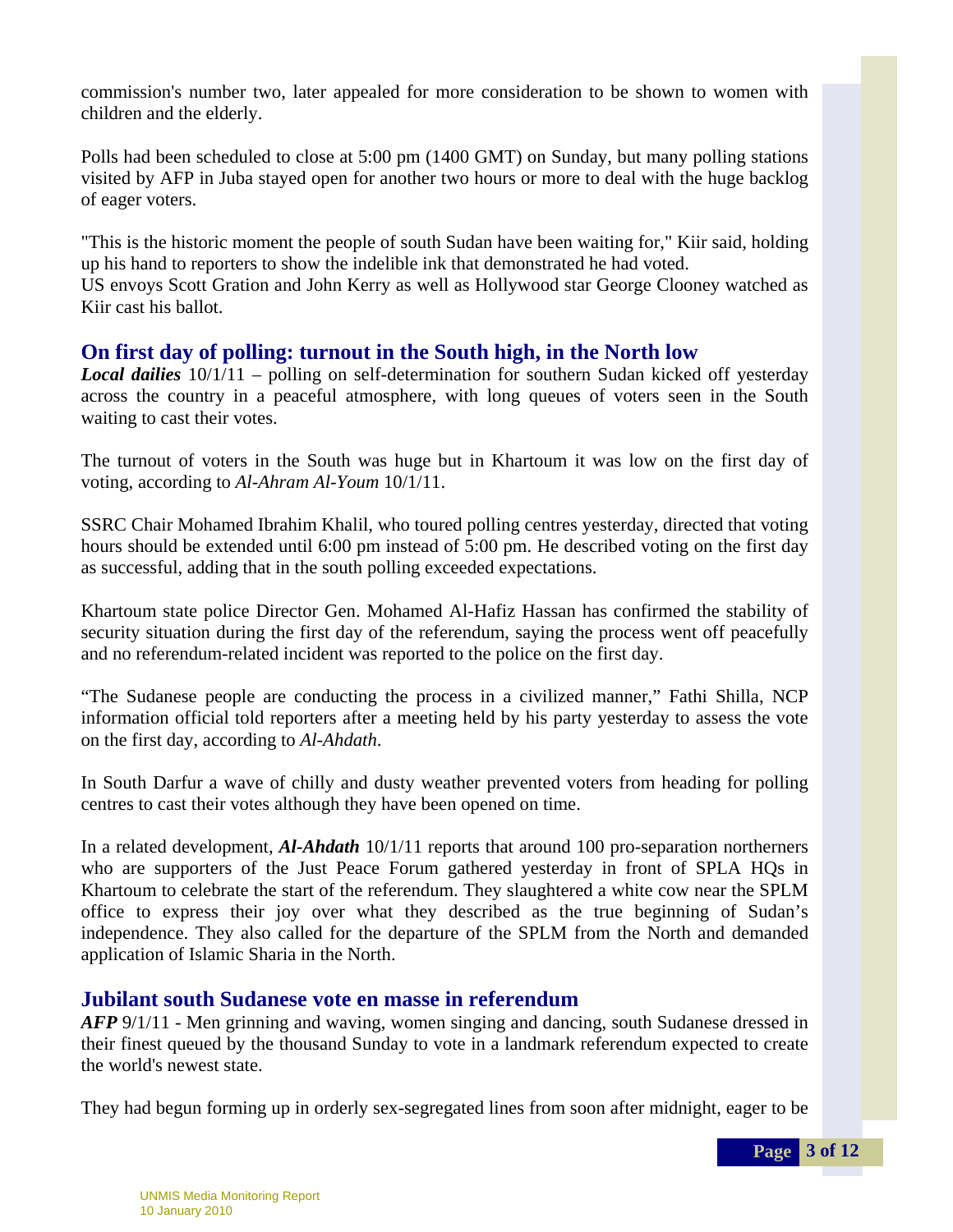among the first to have their say on whether the impoverished south should finally break away from rule by Khartoum, ending five decades of conflict between north and south.

When the polls finally opened at 8:00 am (0500 GMT) for the start of the seven-day vote, the excitement was electric. Each time the next vote was inserted in the ballot box, women ululating in celebration.

A few voters wore their opinions on their chests with T-shirts demanding independence. Most donned the Western suits and brightly coloured floral dresses normally reserved for church in this largely Christian region but they showed no less enthusiasm for separation from the Muslim, mainly Arab north.

Southern leaders had urged voters to come out en masse on the first day. The 2005 peace deal requires a turnout of at least 60 percent for the referendum to be valid. The outcome will then be decided by simple majority.

The deputy head of the organising committee, Chan Reec, was effusive about the massive turnout in the first hours of the independence vote.

"There is singing, there is dancing, this is a day like no other in the history of the people of south Sudan," he told AFP.

Some 3.75 million people are registered to vote in the south and around 117,000 in north Sudan, the majority of them in capital Khartoum.

South Sudanese president Salva Kiir was among the first to cast his ballot in the regional capital Juba.

"This is the historic moment the people of south Sudan have been waiting for," Kiir said, holding up his hand to reporters to show the indelible ink that demonstrated he had voted.

US envoys Scott Gration and John Kerry as well as Hollywood star George Clooney watched as he cast his ballot at a polling station set up at the memorial to late rebel leader John Garang in the regional capital Juba.

It was Garang who signed the 2005 peace agreement that provided for Sunday's referendum, shortly before his death in a mysterious helicopter crash on his way back from Uganda.

His widow Rebecca said: "I have mixed feelings about this day for I know that my husband did not die in vain and I know that freedom has a price," she said.

Yar Mayon, who grew up in refugee camps in Ethiopia and Kenya, said: "I came here in the early morning because I wanted to show just how much I wanted to vote."

As the sun rose, another voter, Wilson Santino said: "This is a new dawn because we vote for our freedom."

After touring a polling station with ex-US president Jimmy Carter, former UN chief Kofi Annan

#### **Page 4 of 12**

UNMIS Media Monitoring Report 10 January 2010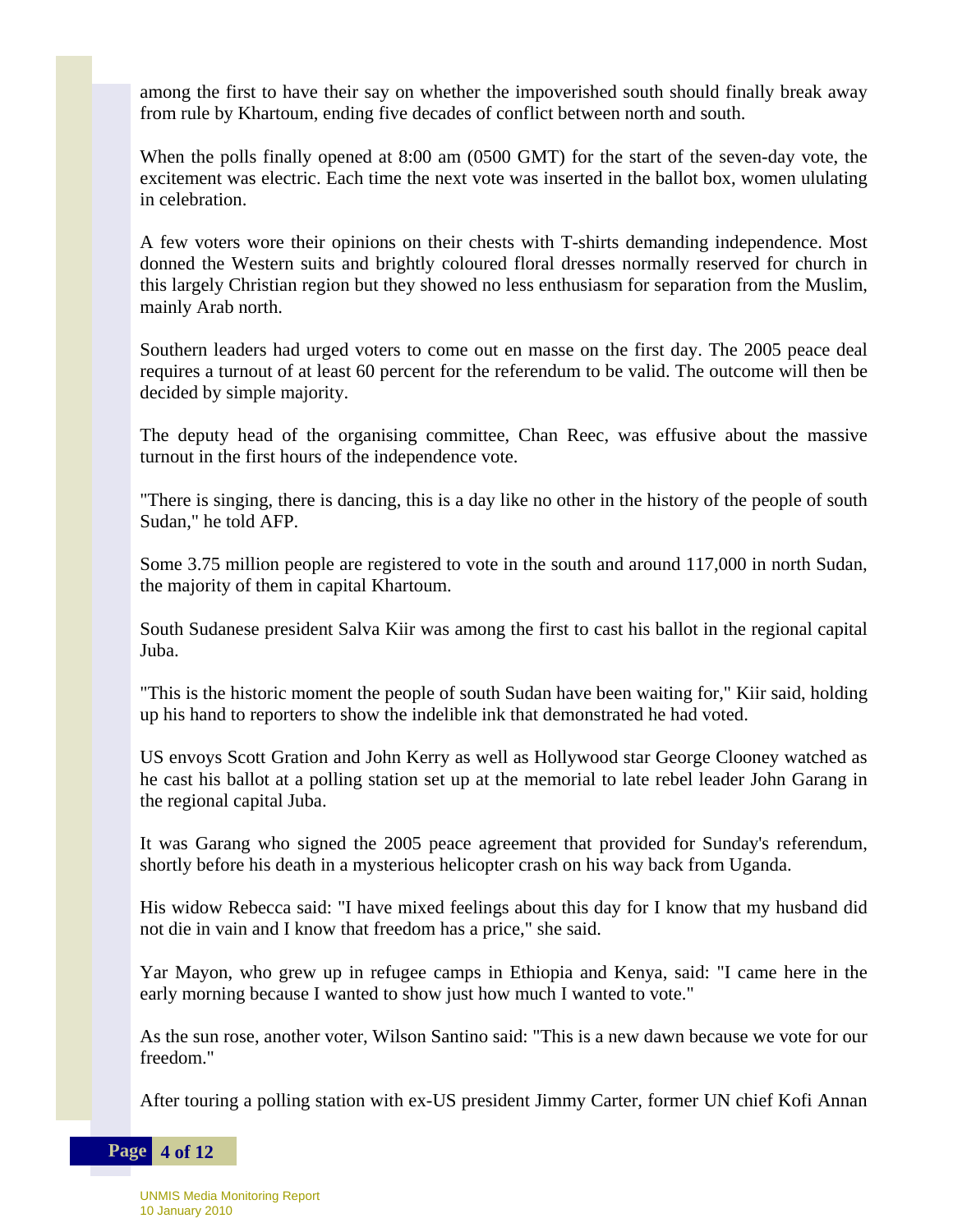said: "It is important that the energy and enthusiasm lead to solid results that are accepted by everybody."

Carter, who held talks with northern leaders in Khartoum before heading to Juba for the vote, said he believed the prospects for the referendum to result in new violence had greatly receded in recent days.

"Now there is a general acceptance in the north and south that if a vote for independence should be cast -- and we don't know that yet -- then it will be accepted peacefully."

Sudanese President Omar al-Bashir, an army man who led the north's war effort against the south for a decade and a half before signing the 2005 peace deal, has said he will respect the outcome of the vote if it is "free and transparent."

But many ordinary people in the north were less accommodating.

"If you want to come back, you will first have to apply for a visa," scoffed Hamdi Mahmoud Hassan, when told by a southern fellow police officer that he had voted for secession, one of the few to do so in the north, where -- in stark contrast to the south-- turnout amounted to no more than a trickle.

Hassan said he was "furious" but also resigned to the prospect of the partition of Africa's largest nation.

 Sunday. The run-up to polling day had been overshadowed by deadly clashes in two remote oil-producing districts on the north-south border that were bitterly contested in the most recent, 1983-2005 round of conflict but a military spokesman said the situation was calm across the south on

Results are not expected until early next month because of the immense logistical problems involved in collecting ballot boxes in a vast, war-ravaged region which has just 40 kilometres (25 miles) of tarmac road, most of it in Juba.

South Sudanese from the Diaspora were also voting Sunday in Kenya, Uganda and Egypt.

#### **SRSG expresses satisfaction with Referendum arrangement**

*Miraya FM* 10/1/11 - Visiting polling centres in Juba and Torit in south Sudan on the first day of the Referendum poll, the Special Representative of the UN Secretary General in Sudan, Haile Menkerios, expressed his satisfaction with the arrangements.

absence of discrepancies in the voter lists at polling centres, cases of which were observed in last Menkerios hailed the peaceful start of the polling process across Southern Sudan, and the year's general elections.

He commended the government's efforts to put security in place for the peaceful start of a weeklong polling process within Southern Sudan.

#### **UN Secretary-General; AEC chief laud on-time referendum**

*Al-Raed* Khartoum, 10/01/11 – UN Secretary-General Ban Ki-Moon has lauded the efforts of the

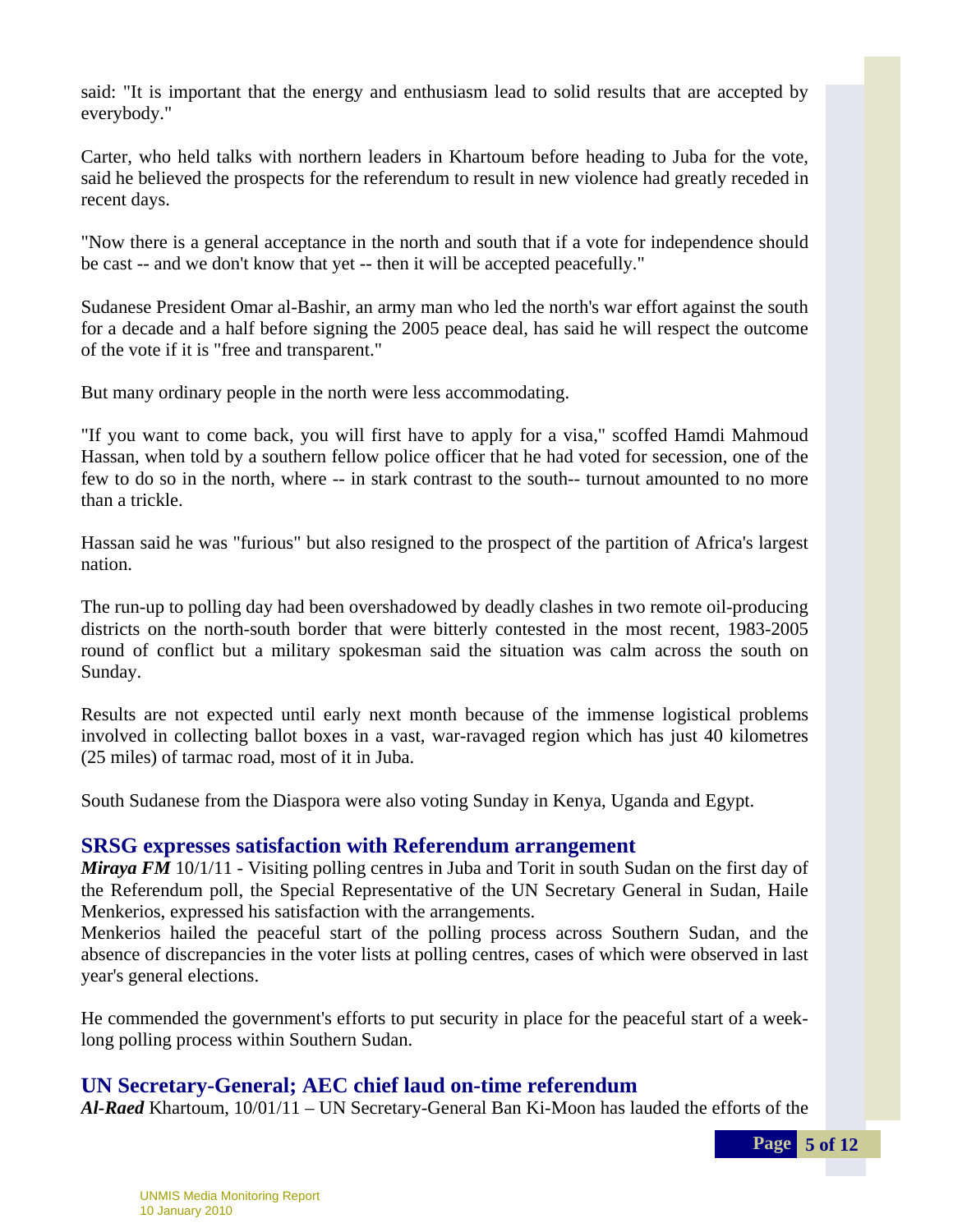federal government in Sudan and of the Government of Southern Sudan (GoSS) to conduct the referendum on schedule. In a statement issued yesterday, the UN called on the parties to the CPA to work for the success of the vote and vowed to continue support for the referendum and the full implementation of the CPA.

He also commended the work of the South Sudan Referendum Commission in Khartoum and its bureau in Juba, reports *Radio Miraya*.

He further expressed his gratitude to all international partners, for supporting the process. Ban urged the parties of the 2005 Comprehensive Peace Agreement to ensure free, fair and secure polling and called on the people of Sudan to follow the process in the spirit of brotherhood and peace.

In a related development, *Al-Raed daily*, reporting from Juba, states that the head of the Assessment and Evaluation Commission (AEC) described the referendum as a "historic moment" in Sudan's history that would enable the people of north and south Sudan transcend the problems that have weighed down the country since independence. Sir Derek Plumbly who was attending the start of voting for the referendum yesterday, said that the referendum brings Sudan to the threshold of a new era.

#### **10,500 voters cast their ballots in the North**

*Radio Miraya website* posts a story today putting the overall figure of votes cast in northern Sudan at the close of polling yesterday at 10,500. Quoting SSRC Chairman Mohamed Ibrahim Khalil, the highest turnout in the north was recorded in South Darfur State.

Meanwhile in Khartoum State, Kober prison has recorded the highest number of voters in Khartoum State as the first day of polling closed yesterday, according to *Al-Sahafa*. Some 185 inmates and former inmates from southern Sudanese turned out to vote at the Kober Prison polling station yesterday. SPLM's Yassir Arman headed a party delegation yesterday touring polling stations at the prisons.

#### **UPDATE 5-Millions vote in South Sudan independence poll**

*Reuters* 9/1/11 - Millions of jubilant south Sudanese voted on Sunday in an independence referendum expected to see the largely non-Muslim region splitting away from the Arab-led north to create Africa's newest nation.

People queued for hours in the burning sun outside polling stations in the southern capital Juba, and many were turned away as the first day of voting in the week-long ballot ended around sundown. Southerners view the poll as a new beginning after decades of civil war and perceived repression by north Sudan.

"This is the moment the people of southern Sudan have been waiting for," southern president Salva Kiir said after casting his ballot, urging people to be patient as they waited to vote.

"I am voting for separation," said Nhial Wier, a veteran of the north-south civil war that led up to the vote. "This day marks the end of my struggles. In the army I was fighting for freedom. I was fighting for separation."

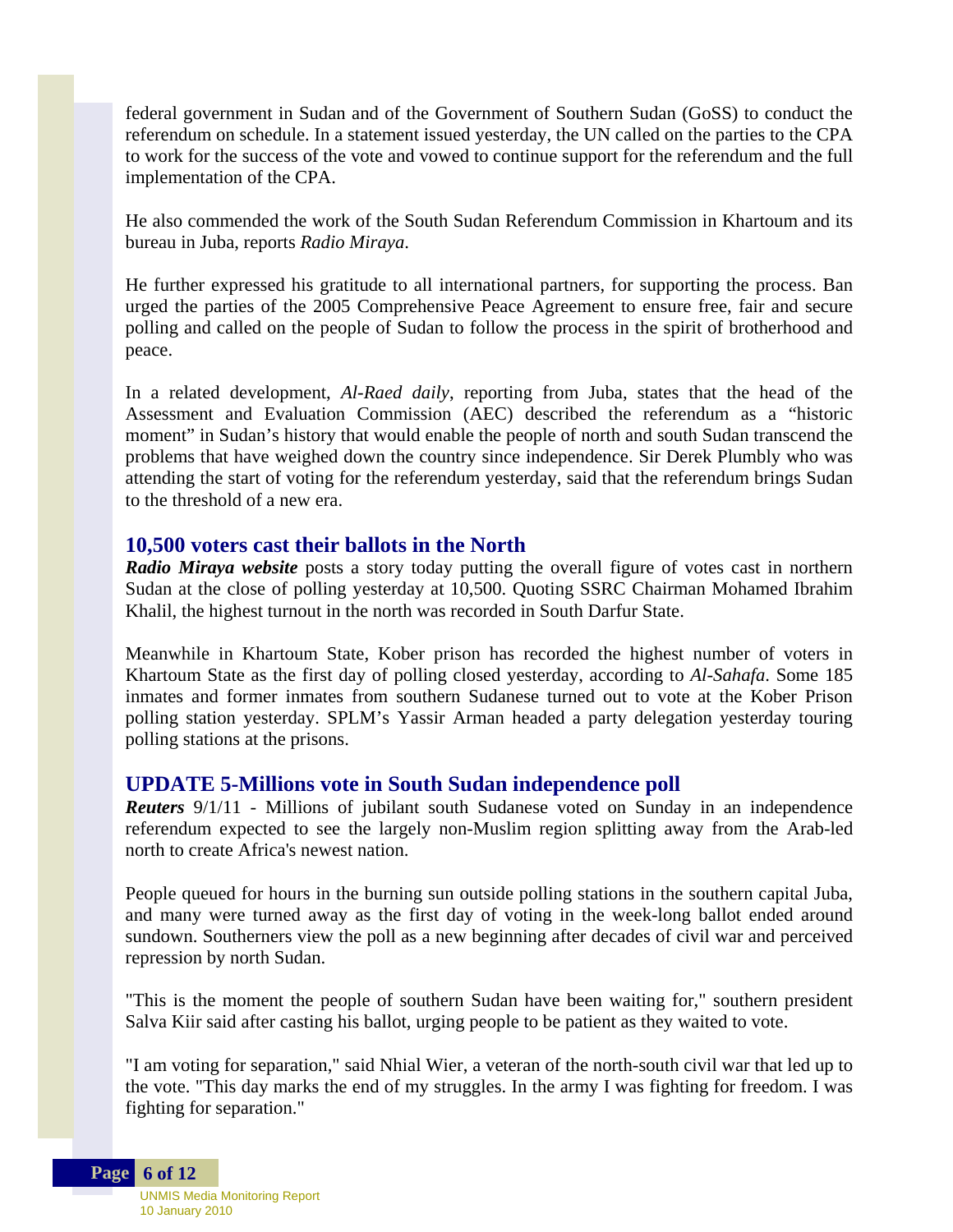Hours after voting started, the celebratory atmosphere was marred by reports of fresh fighting between Arab nomads and tribes people associated with the south in the contested oil-rich Abyei region that borders north and south…

In the north, the prospect of losing a quarter of the country's land mass -- and the source of most of its oil -- has been greeted with resignation and some resentment.

Sudanese President Omar Hassan al-Bashir, who campaigned for unity in the run-up to the vote, has been making increasingly conciliatory comments and this month promised to join independence celebrations, if that was the outcome.

In Juba, actor George Clooney and U.S. Senator John Kerry mingled with dancing and singing crowds dressed up to the nines. Voters waiting outside one polling station burst into a rendition of the hymn "This is the day that the Lord has made".

"It is something to see people actually voting for their freedom. That's not something you see often in your life," Clooney told Reuters.

In the north, emotions were also running high. "We feel an incredible sadness that a ... very loved part of Sudan will separate from us," said northern opposition Umma Party official Sara Nuqdullah.

"We must now work to reassure the northerners in the south and southerners in the north and the tribes in the border zone that they will not be harmed," she said, breaking down in tears.

#### **Obama: World is watching Sudan referendum**

*AP* 9/1/11 - President Barack Obama said Sunday the world is watching as voters in southern Sudan go to the polls in a weeklong referendum that's expected to split the troubled African nation into two parts and create the world's newest country.

Writing in The New York Times, Obama said that not every generation has the opportunity to "turn the page on the past and write a new chapter in history."

"Yet today after 50 years of civil wars that have killed two million people and turned millions more into refugees this is the opportunity before the people of southern Sudan," he said.

The south, which is mostly Christian, is expected to secede from the mainly Muslim north, dividing Africa's largest country in two.

Obama said the vote and the action of the leaders of Sudan will help determine whether Sudan will "move toward peace and prosperity, or slide backward into bloodshed."

The referendum, he said, will have consequences not only for Sudan, but also for sub-Saharan Africa and the world.

Omar al-Bashir, the president of Sudan who's facing charges for alleged genocide and war crimes in the western Darfur region, has vowed to honor the outcome of the vote and let go of the oil-rich south. His government tried for years to derail the referendum now taking place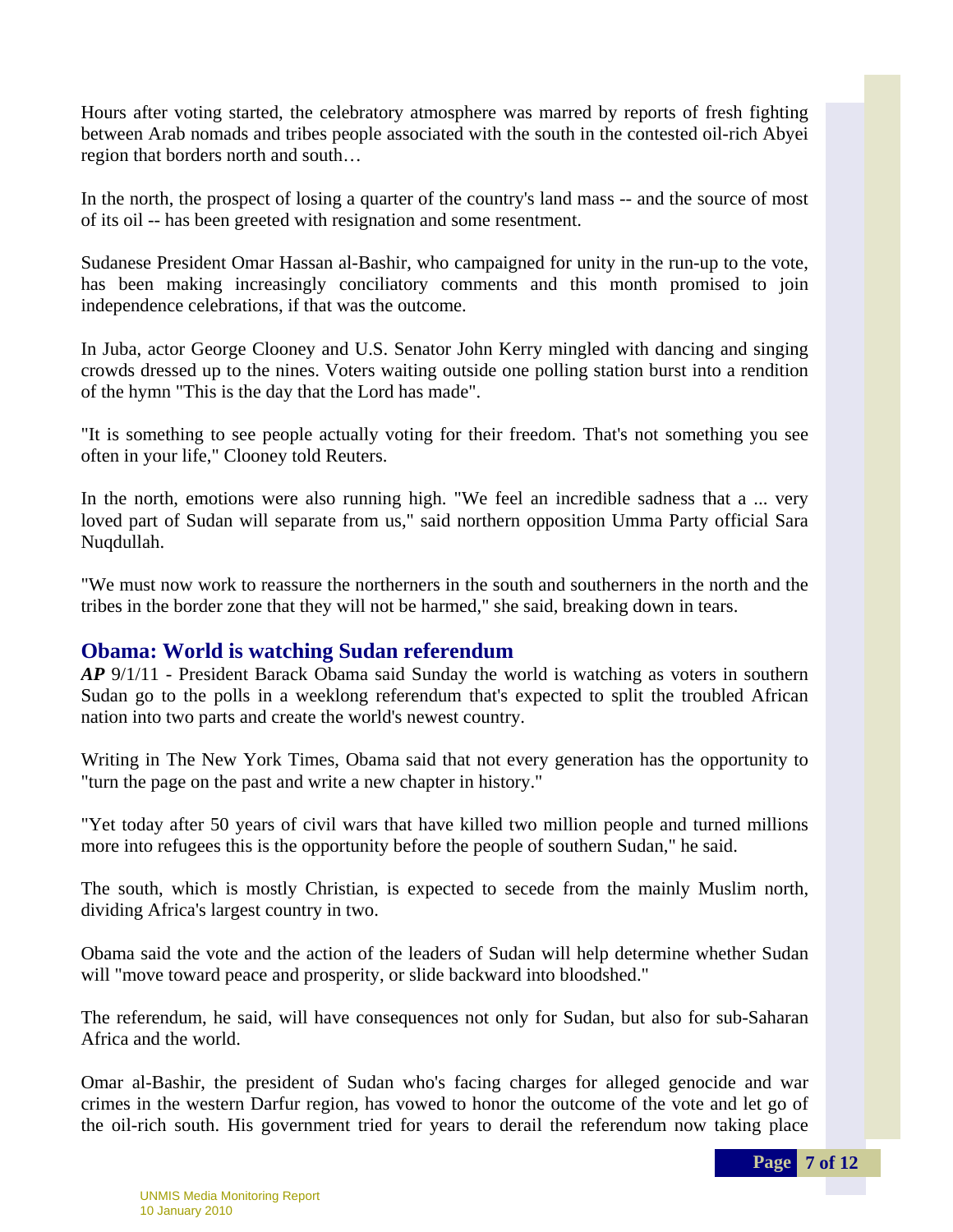under massive international scrutiny.

"Now, the world is watching, united in its determination to make sure that all parties in Sudan live up to their obligations," Obama said. "As the referendum proceeds, voters must be allowed access to polling stations; they must be able to cast their ballots free from intimidation and coercion."

"A successful vote will be cause for celebration and an inspiring step forward in Africa's long journey toward democracy and justice," Obama said.

But, he cautioned, lasting peace in Sudan will demand far more than a credible referendum.

He said the peace pact agreed to in 2005 must be fully implemented and that border disputes need to be peacefully resolved.

Obama also said there can be no lasting peace until the situation in Darfur is resolved. He said that the government of Sudan must live up to its obligations and stop the attacks on civilians in the region.

"The United States," Obama said, "will not abandon the people of Darfur."

#### **No dual nationality in the event of southern Sudan secession – Assembly Deputy Speaker**

*Al-Tayyar* 10/1/11 – National Assembly deputy Speaker Hajo Gismuel-Sid said the parliament is monitoring the referendum in the South and the North through representatives deployed in those areas. He said the Parliament would respect the vote result, hoping that the North and the South would be good neighbours.

Mr. Gismuel-Sid said dual nationality would not be granted to southerners in the event of secession. "After secession southerners in the North will have the option to live in the North or leave for the South but a dual nationality will not be granted".

#### **Fighting continues between the Misseriya and Dinka near Abyei**

*Al-Sahafa* 10/1/11 – Clashes renewed yesterday between the Misseriya and the Dinka in Makuer area 12 km northwest of the disputed Abyei territory, claiming many casualties. A security meeting between the southern Kordofan state governor and Abyei Chief Administrator agreed to arrangement a meeting between the federal interior minister and GoSS interior minister to address the issue.

Ismail Jamma Hamdan, who introduced himself as Abyei Liberation Front field commander, said that the fighting between the tribe and the SPLA renewed yesterday and 12 people were killed and 41 wounded on the part of the Misseriya tribe while he put the SPLA casualties at 136 people, saying the Misseriya fighters would launch further battles. Tibeik Shaqiga, another Misseriya leader, told the newspaper that the Misseriya fighters seized 120 Kalashnikov rifles and 4 artillery from the SPLA.

Ismail Hatao said the attack was launched by the Misseriya against Makuer camp located north of 1/1/65 line, adding the camp was completely destroyed.

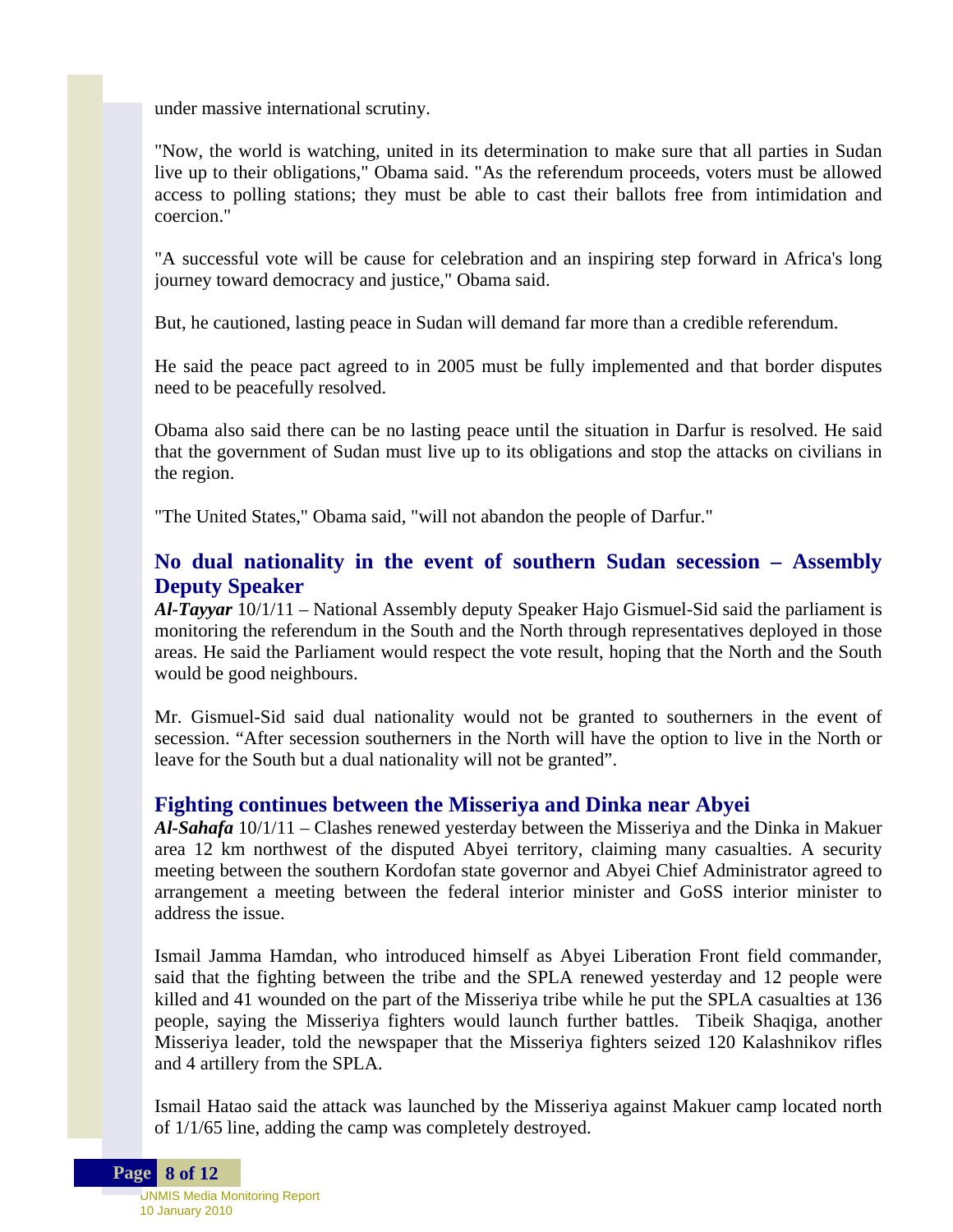However, Abyei Chief Administrator denied that there is a camp in Makuer. He said an attack was launched on the Makuer village yesterday but residents were able to repulse the attack. He pointed out that 10 people were killed and 40 wounded on the part of the Misseriya and 12 were killed on the part of the Dinka but the number of the wounded is unknown.

In Khartoum, the NCP has called on the SPLM to remove its police from Abyei and to allow unimpeded migration of the Misseriya nomads. NCP official Mohamed Mandour Al-Mahdi, speaking to reporters yesterday, stressed the need for the SPLM to cease war rhetoric particularly from its Secretary General Pagan Amum, adding that the Abyei territory is administered by the Presidency and any escalation in the Area would have impact on the referendum process and the relationship between the North and the South.

Meanwhile, Misseriya Union Chair, Mohamed Khatir Gumma said the tribe would hold a rally today in Mujlad (southern Kordofan) to direct call to the international community and the federal government on the need to intervene to stop SPLA attacks on the tribe, according to *Al-Ahram Al-Youm* 10/1/11.

#### **Deadly clashes in Abyei on first day of South Sudan referendum**

*Sudan Tribune website* 9/1/11 - A series of clashes over the last three days involving local police force and armed elements allegedly associated with members of nomadic tribe of Misseriya , in the oil-producing region of Abyei has left an unknown number dead.

Yesterday Khartoum-based Arabic newspaper *Al-Sahafa* reported the more than 49 people were killed and dozens wounded in the clashes in the disputed area, although this has not been confirmed by the UN. Reports over the cause of the violence are not clear with different reasons put forward from both sides.

*Al-Sahafa* reported Sunday that, nine people of those killed from the Dinka Ngok ethnic group, while the rest were either police of members of the Misseriya tribe. Both sides accuse the other of attacking first. Reuters have reported that a UN official has confirmed the clashes have taken place but have not confirmed the number of killed or injured.

Dinka Ngok sultan, Kual Deng Magok, said the clashes erupted after the Misseriya attempted to capture the village of Macare and that Southern security forces had been ambushed.

But the senior Misseriya leader, Hamdi al-Doudo has said the clashes were triggered by the southern army (SPLA) moving up to 1,500 soldiers into the area, which the Arab nomads regards as a route to grazing fields.

South Kordofan Governor, Ahmed Haroun, has called for an immediate cessation of hostilities.

Speaking to Sudan Tribune from the oil-producing region, Juac Agok, the acting SPLM chairman in the area, said armed groups camouflaged as nomads killed 28 local police in a series of clashes on Friday, Saturday and Sunday.

"[An] armed group possessing heavy artillery and tanks launched series of attacks on police posts in three different places in the area on Friday and Saturday. They also attacked the same and additional three other locations today," said Agok.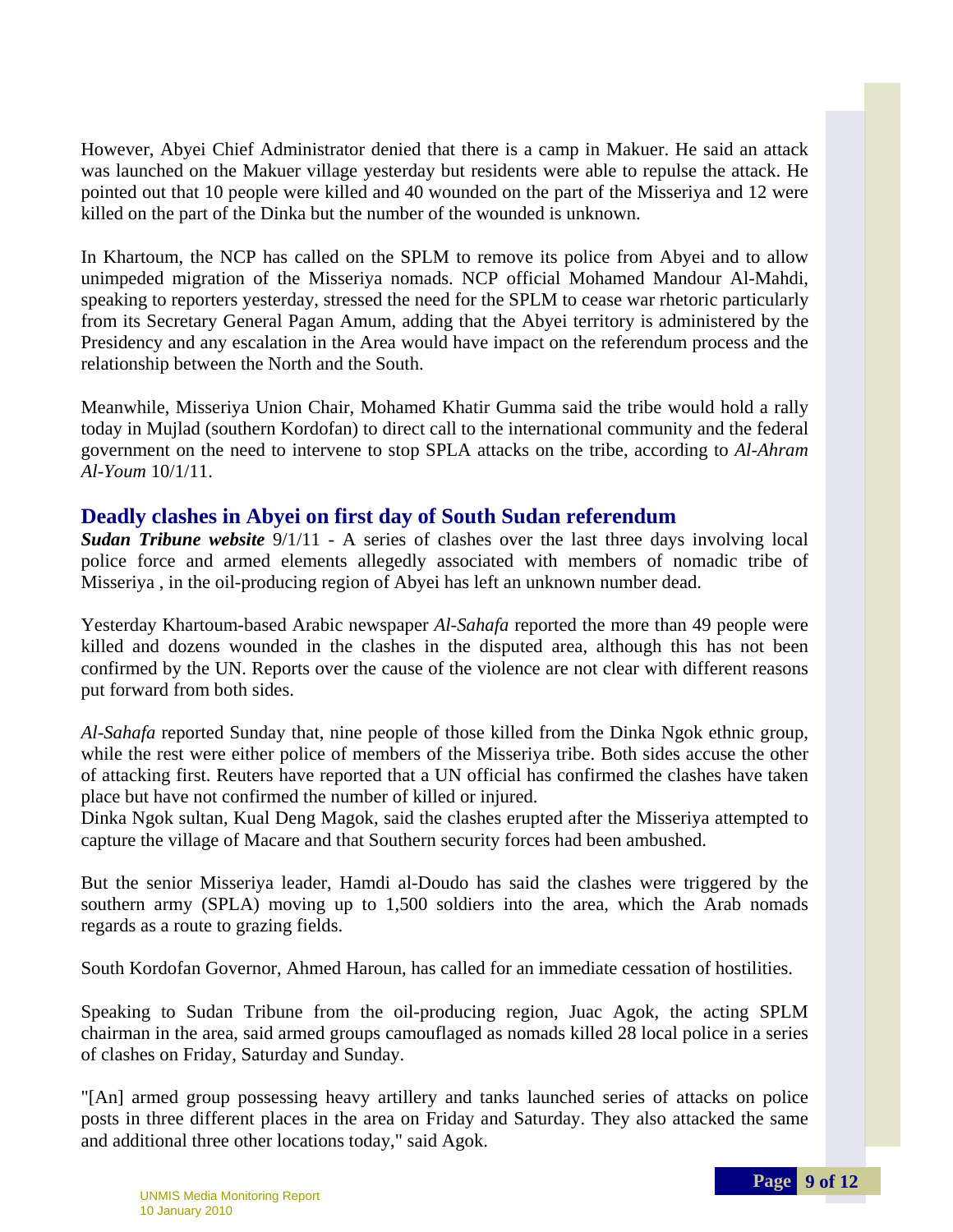Agok said the clashes occurred in Maker Abior, Miakol, Todach and Shegei.

"They launched heavy attack on the police post today (Sunday) at 11 o'clock this morning at Maker Abior resulting into the killing of 18 on the side of local police and injury of 20 others. This occurred as [a] retaliatory attack, after the Friday attack, in which one police was killed and 9 others in Todach on Saturday," said Agok.

"On their side, we do not have accurate information but we have reports that 22 were killed from today's attack at Maker. The local police who conducted sentry surveillance at five o'clock today found a lot of dead bodies. I am told 19 bodies were found. This was the clash of today. As for yesterday, 20 were found killed," he said.

The official said that some of those believed to have sustained injuries are taken to a local hospital in an area called Balilal outside of the Abyei region.

"Balilal is a one of the localities under southern Kordofan state at the corridors branching to the way to Kadugli and to the north from Abyei. It is in the middle serving as the headquarters of militia group. This is where attacks against Abyei and other places in the south are planned," explained Agok.

The senior official of the southern ruling party in the area also said that 13 were injured on Friday and a further 18 members of local police in Saturday's attack.

The Abyei administrator, Deng Arop Kuol, also in an interview with Sudan Tribune from Abyei town, confirmed the clash but gave different casualty figures.

"Yes, there were clashes starting on Friday and again today. The armed group best described as Misseriya tribesmen launched series of attacks on civilian settlements in three different locations."

"They attacked Miakol, which is about 18 km north of Abyei town, killing at least one on Friday and 9 others on Saturday. 13 were also injured and 5 today," said Kuol, the Abyei chief administrator.

The top local official, however, said that he and his northern counterpart, the southern Kordofan Governor, Ahmed Haroun were ready to find a settlement to the conflict.

"Governor Ahmed Haroun was here today after traveling to Muglad for talks with members of the Misseriya tribe who are currently engaged in these attacks. In our meeting we have discussed and agreed ways forward to stop escalation of these attacks to large scale."

"On our side, we have agreed that our local police will not proceed but remain in their position. Governor Haroun also assured that he would ensure nobody from members of the Misseriya should again launch another retaliatory attack on civilian population and police post we have agreed to find immediate settlement at earliest possible so that peace is restored and movement between the two areas resumes immediately," Kuol told Sudan Tribune from Abyei…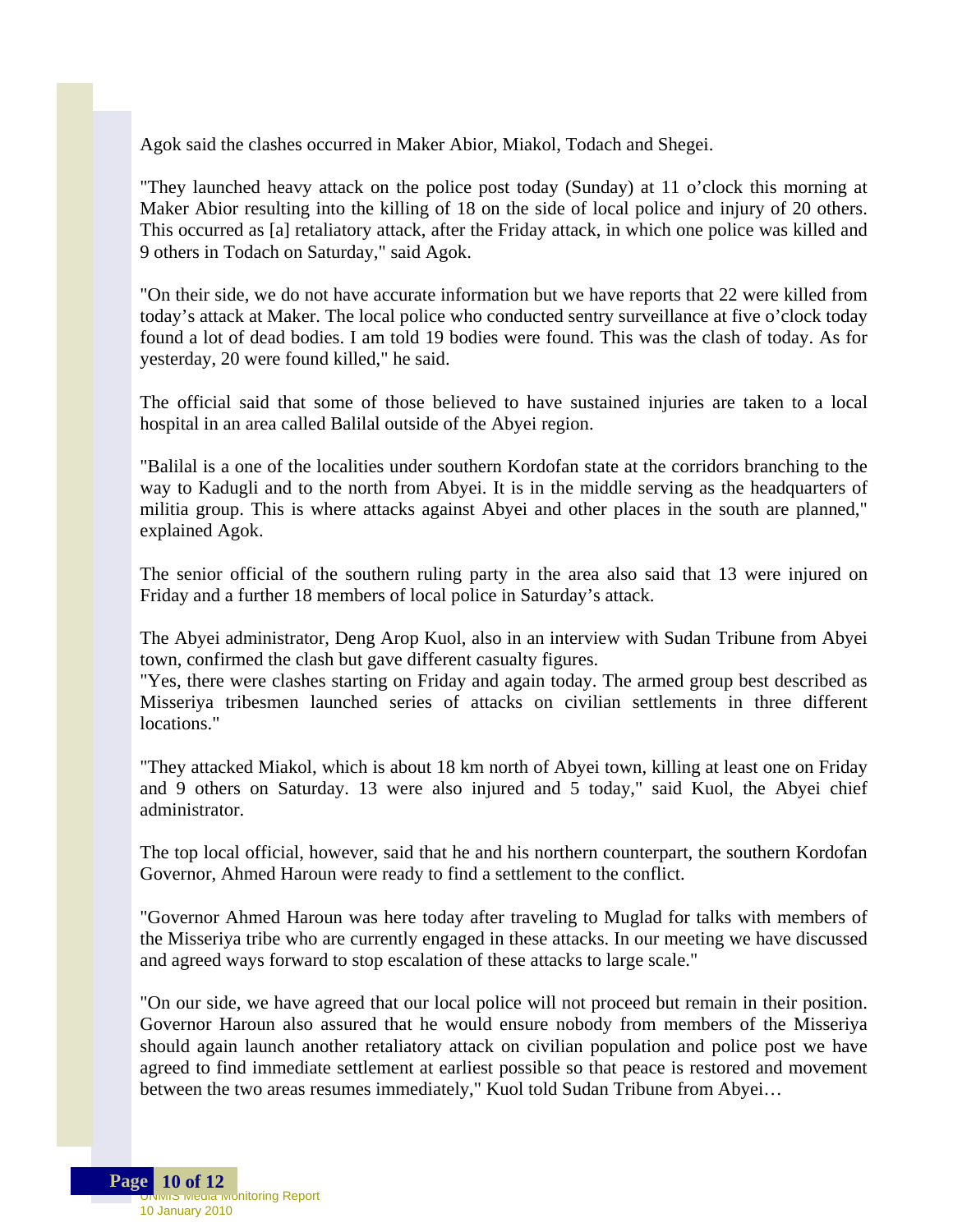#### **Clashes in Sudan's Abyei kill at least 33: rival chiefs**

*AFP* 10/1/11 - The feuding Misseriya Arab and Ngok Dinka peoples of the disputed Sudan district of Abyei on Monday both reported heavy losses in clashes over the past three days totalling at least 33 dead.

"Thirteen Misseriya have been killed and 38 wounded since Friday," Misseriya tribal leader Hamid al-Ansari said.

Abyei chief administrator Deng Arop Kuol said: "The total for these three days, we lost about 20 to 22 Dinka.

"They attacked us three times already and we are expecting them to attack again today." Tensions in the district on the north-south border have been rising with the launch of a landmark independence referendum in the south on Sunday.

Abyei had been due to hold a simultaneous plebiscite on its own future but it has been indefinitely postponed.

#### **SPLM blames Khartoum for deadly Abyei clashes**

*AFP* 9/1/11 - A senior southern leader in Sudan on Sunday urged Khartoum to honour agreements on Abyei, after renewed fighting in the flashpoint oil district on the eve of an independence referendum for the south.

Deng Alor, a senior leader of the Sudan People's Liberation Movement, reported clashes in Abyei, confirming reports that calm had returned to the district on Sunday after fighting the day before in which several people had been killed and wounded.

"If the National Congress (Party of the north) want peace, cooperation and benefits with the south, the way is to cooperate with the SPLM, and to accept the implementation of the agreement on Abyei," Deng Alor said.

He added that militias organised by the NCP had carried out attacks in Abyei and in Bentiu, another key oil-producing district on the border.

Alor was speaking as voting began on Sunday in a referendum that will decide whether south Sudan opts to remain part of the north or choose independence, fulfilling a key provision of a 2005 peace agreement between the two sides.

Hamid al-Ansari, a leader of the Misseriya tribe, confirmed clashes Saturday between his men and rival Dinka Ngok tribesmen.

"The fighting happened yesterday when our cows tried to go to the river to drink and were fired on by the Dinka Ngok," Ansari told AFP by phone from Abyei.

"One of our people was injured and one of the Dinka Ngok was killed," he said, adding that the Dinka then returned with reinforcements and heavy fighting ensued.

**Page 11 of 12** 

"Five of our people were injured, while we got 24 of their weapons," Ansari added.